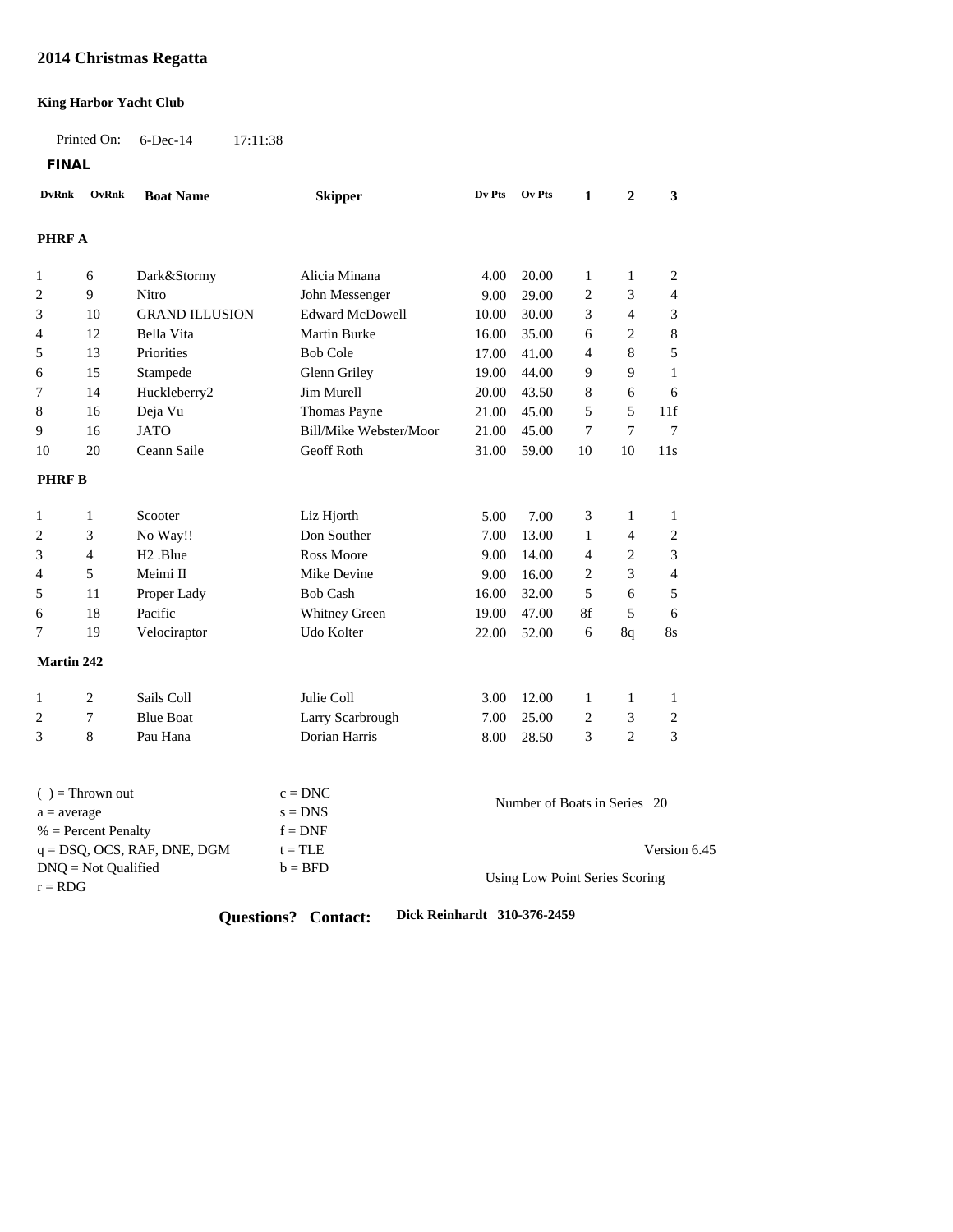# **2014 Christmas Regatta #1**

## **King Harbor Yacht Club**

#### Race Date: 6 Dec 2014

Wind Speed: 5-7 kn

### PRO: Debbie Helling

|                   | Div<br><b>Rank</b>       | <b>Boat Name</b>                      | Sail No.      | Rating                      | Finish<br><b>Time</b> | <b>Elapsed</b><br><b>Time</b> | Corrected<br><b>Time</b> | Seconds *<br><b>Behind</b> |  |
|-------------------|--------------------------|---------------------------------------|---------------|-----------------------------|-----------------------|-------------------------------|--------------------------|----------------------------|--|
| <b>PHRF A</b>     |                          | Time on Time / Start Time 12:10:00    |               | * Time Behind is Sec / Hour |                       |                               |                          |                            |  |
|                   | $\mathbf{1}$             | Dark&Stormy                           | 129           | 48                          | 13:15:01              | 01:05:01                      | 01:10:40                 |                            |  |
|                   | $\mathfrak{2}$           | Nitro                                 | 97626         | 84                          | 13:25:30              | 01:15:30                      | 01:17:24                 | 343                        |  |
|                   | 3                        | <b>GRAND ILLUSION</b>                 | <b>USA97</b>  | $-69$                       | 13:07:51              | 00:57:51                      | 01:18:11                 | 383                        |  |
|                   | $\overline{\mathcal{L}}$ | Priorities                            | 87309         | 99                          | 13:30:22              | 01:20:22                      | 01:20:29                 | 500                        |  |
|                   | 5                        | Deja Vu                               | 35008         | 42                          | 13:23:21              | 01:13:21                      | 01:20:32                 | 503                        |  |
|                   | 6                        | Bella Vita                            | 56136         | 75                          | 13:29:29              | 01:19:29                      | 01:22:40                 | 611                        |  |
|                   | 7                        | <b>JATO</b>                           | 7311          | 42                          | 13:25:29              | 01:15:29                      | 01:22:53                 | 622                        |  |
|                   | 8                        | Huckleberry2                          | <b>USA 15</b> | 54                          | 13:27:14              | 01:17:14                      | 01:23:07                 | 634                        |  |
|                   | 9                        | Stampede                              | 11165         | 42                          | 13:32:29              | 01:22:29                      | 01:30:34                 | 1.014                      |  |
|                   | 10                       | Ceann Saile                           | 7101          | 75                          | 13:37:36              | 01:27:36                      | 01:31:06                 | 1,041                      |  |
| <b>PHRFB</b>      |                          | Start Time 12:15:00<br>Time on Time / |               |                             |                       | * Time Behind is Sec / Hour   |                          |                            |  |
|                   | $\mathbf{1}$             | No Way!!                              | 97850         | 138                         | 13:15:07              | 01:00:07                      | 00:56:48                 |                            |  |
|                   | $\overline{2}$           | Meimi II                              | 56384         | 275                         | 13:28:00              | 01:13:00                      | 00:57:31                 | 45                         |  |
|                   | 3                        | Scooter                               | 87942         | 135                         | 13:17:32              | 01:02:32                      | 00:59:20                 | 161                        |  |
|                   | $\overline{4}$           | H <sub>2</sub> .Blue                  | 46192         | 108                         | 13:17:42              | 01:02:42                      | 01:01:56                 | 325                        |  |
|                   | 5                        | Proper Lady                           | 57935         | 204                         | 13:29:51              | 01:14:51                      | 01:04:32                 | 490                        |  |
|                   | 6                        | Velociraptor                          | 46470         | 138                         | 13:33:23              | 01:18:23                      | 01:14:03                 | 1.093                      |  |
| <b>DNF</b>        | $8\,$                    | Pacific                               | 7661          | 114                         |                       |                               |                          |                            |  |
| <b>Martin 242</b> |                          | Time on Time / Start Time 12:15:00    |               | * Time Behind is Sec / Hour |                       |                               |                          |                            |  |
|                   | $\mathbf{1}$             | Sails Coll                            | 207           | 150                         | 13:17:26              | 01:02:26                      | 00:57:58                 |                            |  |
|                   | $\mathfrak{2}$           | <b>Blue Boat</b>                      | 301           | 150                         | 13:21:01              | 01:06:01                      | 01:01:18                 | 207                        |  |
|                   | 3                        | Pau Hana                              | 900           | 150                         | 13:33:26              | 01:18:26                      | 01:12:50                 | 923                        |  |
|                   |                          |                                       |               |                             |                       |                               |                          |                            |  |

Printed On: 06-Dec-2014 16:56:37 Number of boats Scored 20 Version 6.45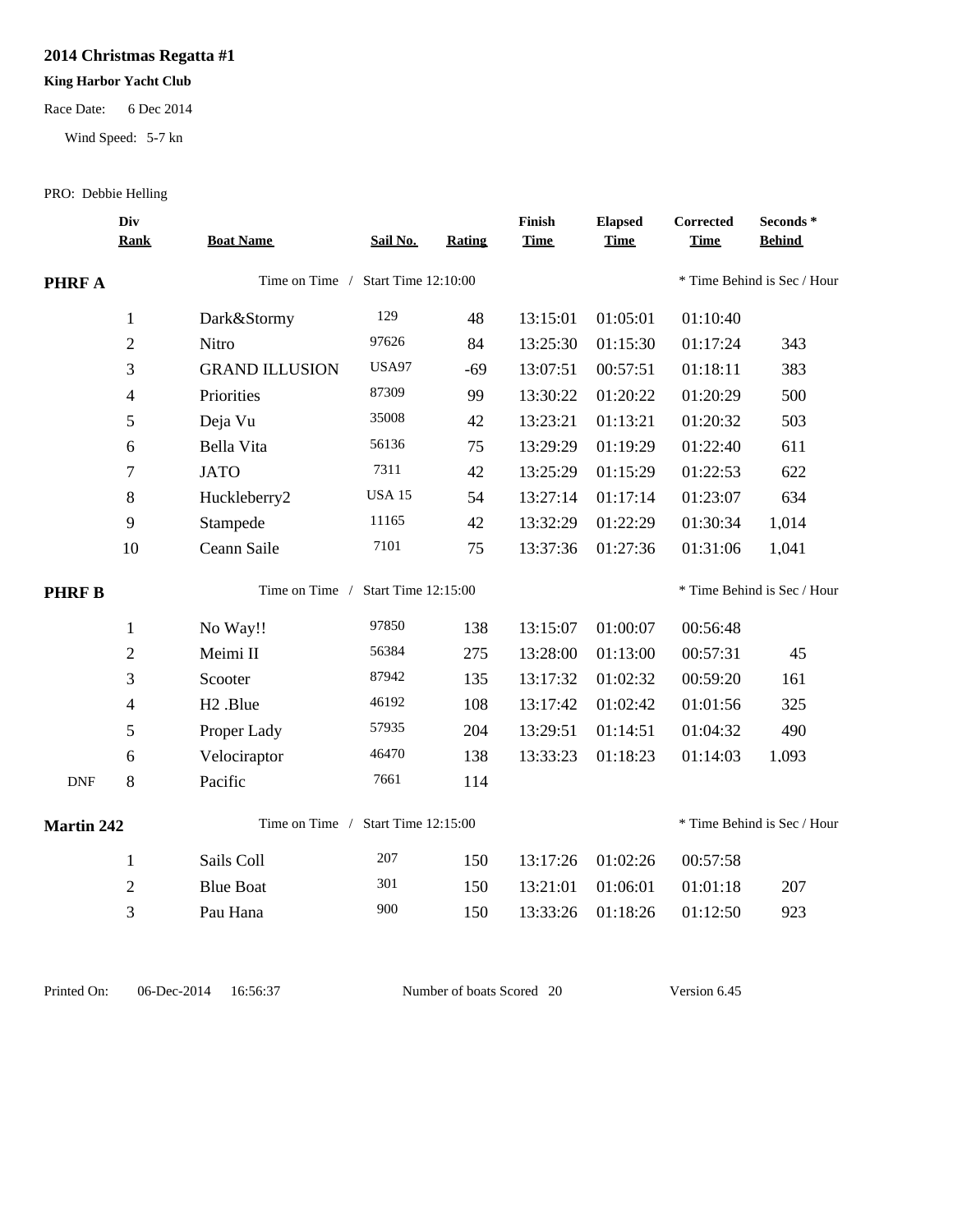# **2014 Christmas Regatta #2**

## **King Harbor Yacht Club**

#### Race Date: 6 Dec 2014

Wind Speed: 5-7 kn

### PRO: Debbie Helling

|                   | Div<br><b>Rank</b>       | <b>Boat Name</b>                      | Sail No.      | <b>Rating</b>               | Finish<br><b>Time</b>       | <b>Elapsed</b><br><b>Time</b> | <b>Corrected</b><br><b>Time</b> | Seconds *<br><b>Behind</b> |  |
|-------------------|--------------------------|---------------------------------------|---------------|-----------------------------|-----------------------------|-------------------------------|---------------------------------|----------------------------|--|
| <b>PHRF A</b>     |                          | Time on Time / Start Time 13:50:00    |               | * Time Behind is Sec / Hour |                             |                               |                                 |                            |  |
|                   | $\mathbf{1}$             | Dark&Stormy                           | 129           | 48                          | 14:28:03                    | 00:38:03                      | 00:41:22                        |                            |  |
|                   | $\overline{2}$           | Bella Vita                            | 56136         | 75                          | 14:31:12                    | 00:41:12                      | 00:42:51                        | 129                        |  |
|                   | 3                        | Nitro                                 | 97626         | 84                          | 14:32:08                    | 00:42:08                      | 00:43:12                        | 160                        |  |
|                   | $\overline{4}$           | <b>GRAND ILLUSION</b>                 | <b>USA97</b>  | $-69$                       | 14:22:05                    | 00:32:05                      | 00:43:21                        | 173                        |  |
|                   | 5                        | Deja Vu                               | 35008         | 42                          | 14:31:47                    | 00:41:47                      | 00:45:53                        | 393                        |  |
|                   | 6                        | Huckleberry2                          | <b>USA 15</b> | 54                          | 14:32:55                    | 00:42:55                      | 00:46:11                        | 419                        |  |
|                   | $\tau$                   | <b>JATO</b>                           | 7311          | 42                          | 14:32:39                    | 00:42:39                      | 00:46:50                        | 476                        |  |
|                   | 8                        | Priorities                            | 87309         | 99                          | 14:36:58                    | 00:46:58                      | 00:47:02                        | 493                        |  |
|                   | 9                        | Stampede                              | 11165         | 42                          | 14:34:00                    | 00:44:00                      | 00:48:19                        | 605                        |  |
|                   | $10\,$                   | Ceann Saile                           | 7101          | 75                          | 14:41:00                    | 00:51:00                      | 00:53:02                        | 1,015                      |  |
| <b>PHRFB</b>      |                          | Time on Time /<br>Start Time 13:55:00 |               |                             | * Time Behind is Sec / Hour |                               |                                 |                            |  |
|                   | $\mathbf{1}$             | Scooter                               | 87942         | 135                         | 14:39:01                    | 00:44:01                      | 00:41:46                        |                            |  |
|                   | $\overline{2}$           | H <sub>2</sub> .Blue                  | 46192         | 108                         | 14:38:26                    | 00:43:26                      | 00:42:54                        | 98                         |  |
|                   | 3                        | Meimi II                              | 56384         | 275                         | 14:51:48                    | 00:56:48                      | 00:44:45                        | 257                        |  |
|                   | $\overline{\mathcal{L}}$ | No Way!!                              | 97850         | 138                         | 14:43:24                    | 00:48:24                      | 00:45:44                        | 342                        |  |
|                   | 5                        | Pacific                               | 7661          | 114                         | 14:46:09                    | 00:51:09                      | 00:50:04                        | 715                        |  |
|                   | 6                        | Proper Lady                           | 57935         | 204                         | 14:53:47                    | 00:58:47                      | 00:50:41                        | 769                        |  |
| RAF               | $8\,$                    | Velociraptor                          | 46470         | 138                         | 14:47:17                    |                               |                                 |                            |  |
| <b>Martin 242</b> |                          | Time on Time /                        |               | * Time Behind is Sec / Hour |                             |                               |                                 |                            |  |
|                   | $\mathbf{1}$             | Sails Coll                            | 207           | 150                         | 14:41:52                    | 00:46:52                      | 00:43:31                        |                            |  |
|                   | $\overline{2}$           | Pau Hana                              | 900           | 150                         | 14:44:44                    | 00:49:44                      | 00:46:11                        | 221                        |  |
|                   | 3                        | <b>Blue Boat</b>                      | 301           | 150                         | 14:45:48                    | 00:50:48                      | 00:47:10                        | 302                        |  |
|                   |                          |                                       |               |                             |                             |                               |                                 |                            |  |

Printed On: 06-Dec-2014 16:57:49 Number of boats Scored 20 Version 6.45